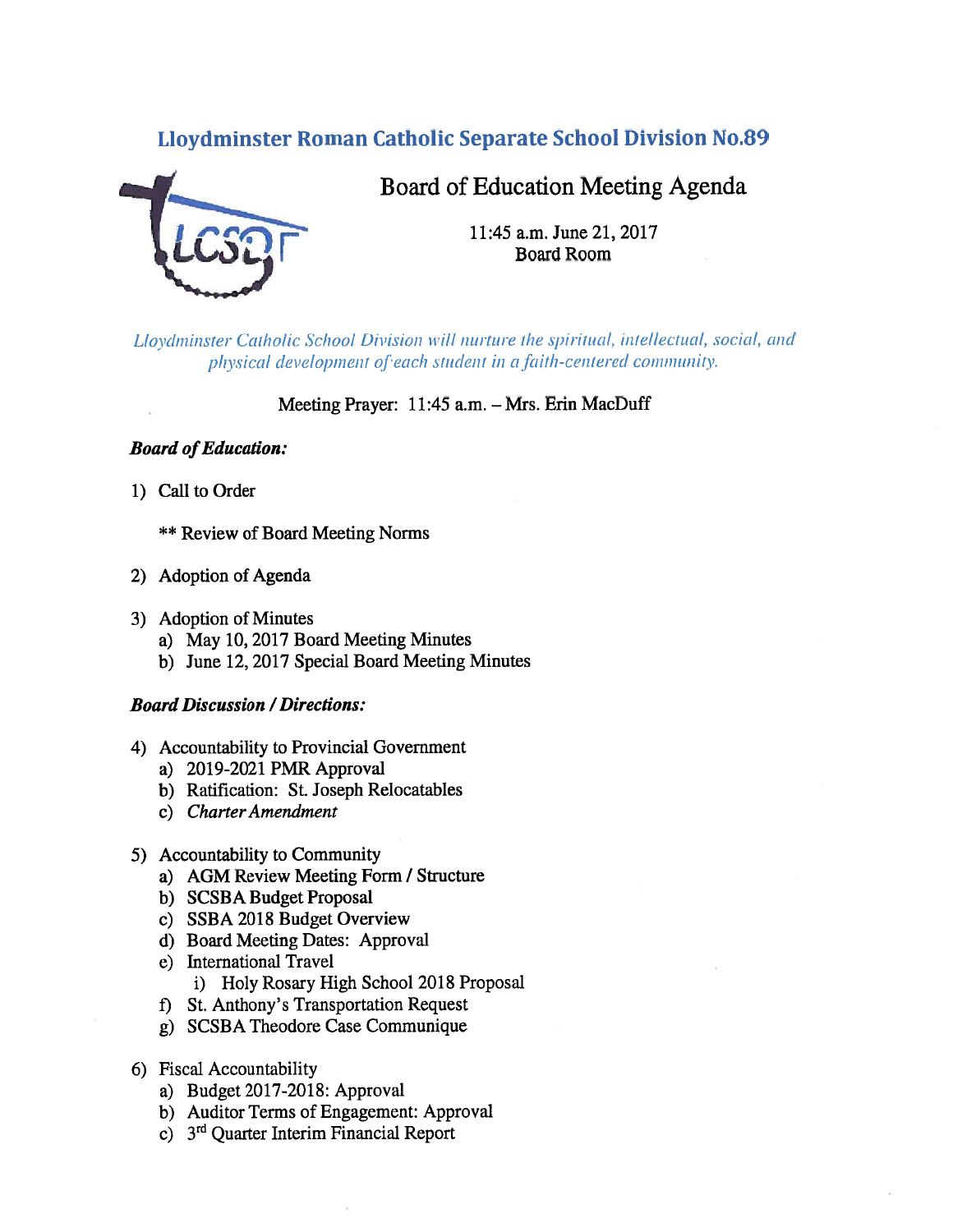## 7) Policy

- a) Policy #2: LCSD website Slogan
- 8) Board / Public Relations a) Acting Director of Education Contract: Ratification

 $\mathcal{S} = \mathcal{S}$ 

 $\bar{\psi}$ 

#### Administrative Items:

- 9) Organizational Management
	- a) AP451 Summary
	- b) 40<sup>th</sup> Anniversary for Father Gorman
- 10) Personnel Management  $\lt$ a) Personnel Report
	- 11) Information Items
	- 12) Correspondence
	- 13) Identification of Emergent Items:
	- 14) Closing Prayer
	- 15) Adjournment

August Prayer: Mrs. Paula Scott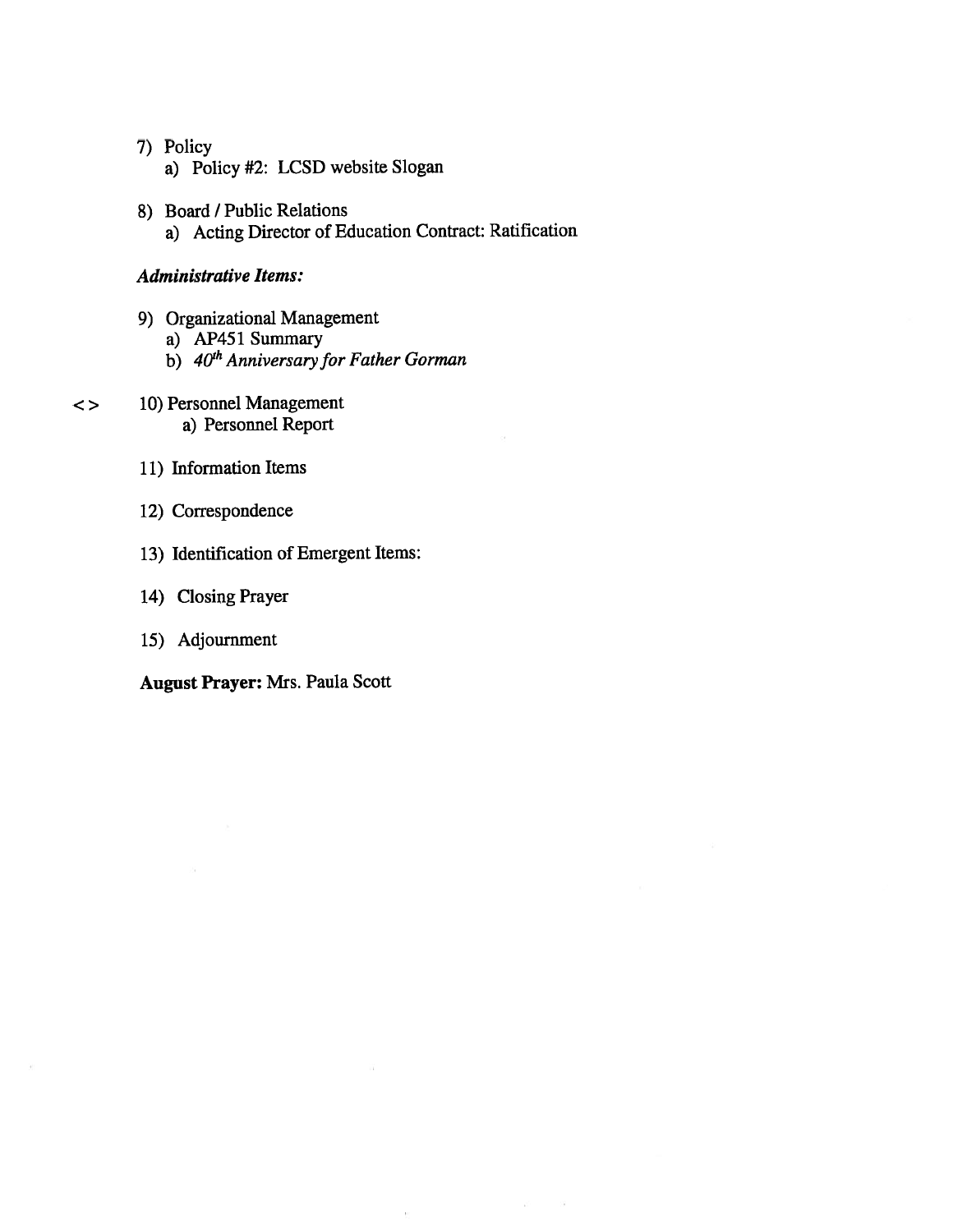## LLOYDMINSTER R.C.S.S.D. #89

#### BOARD OF EDUCATION MINUTES

To

#### June 21, 2017

TIME AND PLACE: The meeting commenced at 11:47 a.m. in the Board Room.

ATTENDANCE: Mrs. Paula Scott (chair) Mrs. Michelle Rusteika Mrs. Laurie Makichuk (arrived at 12:09) Mrs. Erin MacDuff Mrs. Jill Wytrykusz Mr. Calvin Fendelet

> Mr. Doug Robertson, Director of Education Designate Ms. Glenda Kary, Deputy Director of Education Mrs. Melanie Stelmaschuk, Chief Financial Officer Mr. Kevin Kusch, Deputy Director of Learning

#### ABSENT: Mr. Chris Carnell Mr. Aubrey Patterson, Director of Education

Prayer led by Mrs. Erin MacDuff

17/06/21-01 Mrs. Jill Wytrykusz moved that the Board of Education approve the Agenda agenda, as presented.

## **CARRIED**

17/06/21-02 Mr. Calvin Fendelet moved that the Board of Education approve May 10, 2017 the May 10, 2017 Board meeting minutes, as presented. **Minutes** 

## **CARRIED**

17/06/21-03 Mr. Calvin Fendelet moved that the Board of Education approve June 12, 2017 the June 12, 2017 Special Board meeting minutes, as presented. **Minutes** 

## **CARRIED**

17/06/21-04 Mrs. Jill Wytrykusz moved that the Board of Education approve 2019-2021 the 2019-2021 PMR list for submission to the Ministry. PMR Approval

#### CARRIED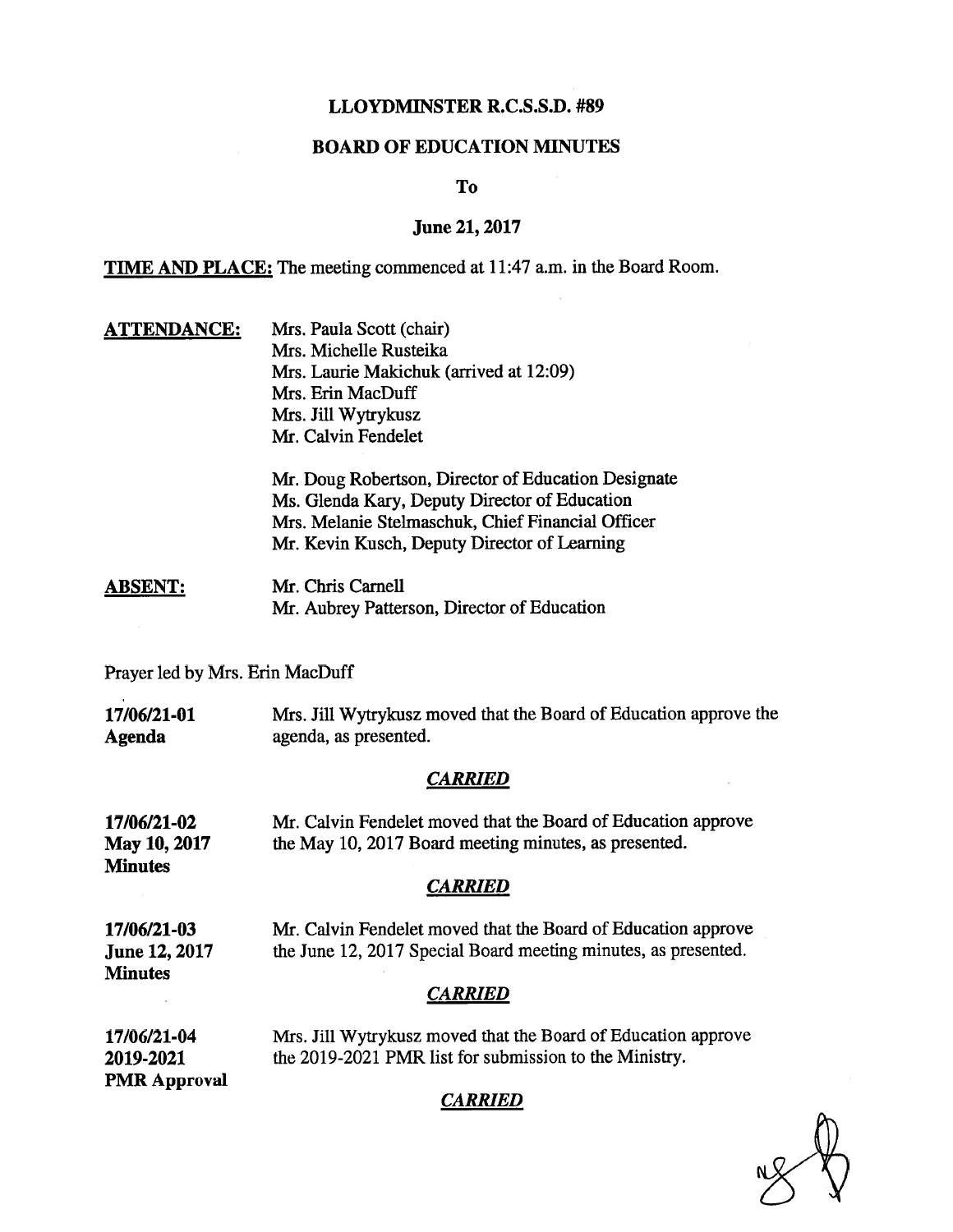| Mrs. Michelle Rusteika moved that the Board of Education award<br>the supply of 2 new relocatables to 3Twenty Modular at the purchase price<br>of \$326,940 plus taxes.<br><b>CARRIED</b> |
|-------------------------------------------------------------------------------------------------------------------------------------------------------------------------------------------|
| Mrs. Jill Wytrykusz moved that the Board of Education approve<br>the Annual General Meeting of Electors to be held on<br>July 4, 2017.<br><b>CARRIED</b>                                  |
| Mrs. Michelle Rusteika moved that the Board of Education approve<br>the date and time changes for the upcoming Board and Committee<br>of the Whole meetings.                              |
| <b>CARRIED</b>                                                                                                                                                                            |
| Mrs. Michelle Rusteika moved that the Board of Education approve<br>the circulation and distribution of the SCSBA Theodore Case financial<br>support letter to families, as amended.      |
| <b>CARRIED</b>                                                                                                                                                                            |
| Mrs. Laurie Makichuk moved that the Board of Education accept<br>HRHS April 2018 International Travel Proposal, as presented.                                                             |
| <b>Travel 2018 Proposal</b><br><b>CARRIED</b>                                                                                                                                             |
| Mrs. Erin MacDuff moved that the Board of Education support<br>the St. Anthony's Community Camp and will supply 2 of our largest                                                          |
| school busses, at no fee other than the cost of fuel and permits for the<br>period July 3, 2017 to July 14, 2017.                                                                         |
| <b>CARRIED</b>                                                                                                                                                                            |
| Mr. Calvin Fendelet moved that the Board of Education approve<br>the 2017-2018 budget, pending minor changes made by the Saskatchewan<br>Ministry of Education.                           |
| <b>CARRIED</b>                                                                                                                                                                            |
| Mrs. Michelle Rusteika moved that the Board of Education approve<br>the Auditor's "Audit Service Plan", as presented.                                                                     |
| <b>CARRIED</b>                                                                                                                                                                            |
|                                                                                                                                                                                           |

 $M_{\odot}$